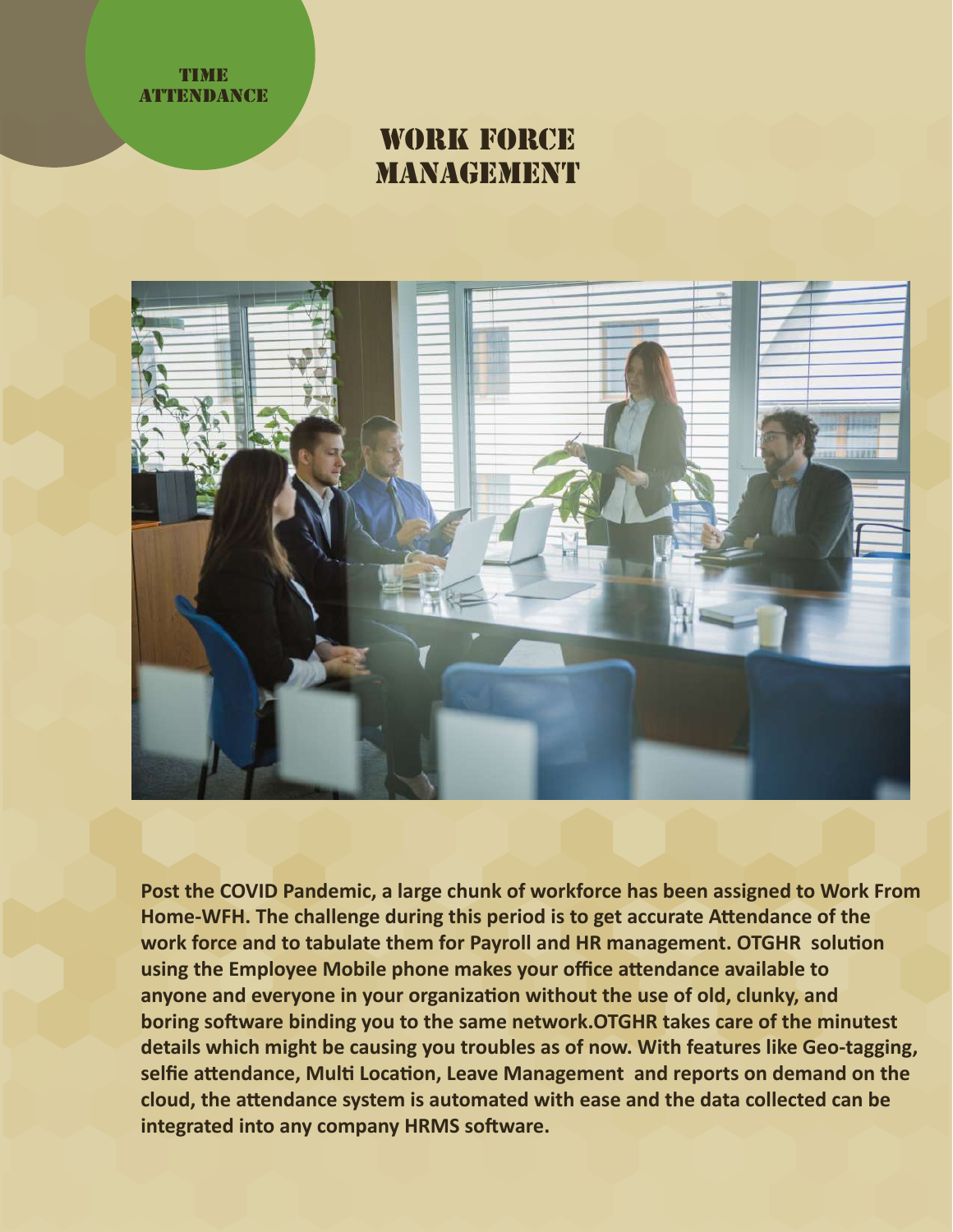### **TIME ATTENDANCE**

# OTG HR



- **Facial recognition through selfie attendance** and live face detection.
- **Automated a�endance and approval.**
- **Geo location and fencing when daily face a�endance is marked**

**On the go HR (OTG HR) is an all in one cloud-based Time and Attendance Mobile app capable of handling all a�endance needs any�me and anywhere. This can be used both with and without a�endance devices and can handle all a�endance** scenarios ranging from complex reporting structures, to multiple shifts and leave **management.**

**Due to the wide array of features, it can be used anywhere from on-field** construction sites, to large conglomerates.

**OTG HR is an employee self service portal as well in which an employee is responsible** for all his solo operations, getting jobs/tasks from bosses, applying for leaves, and **checking his personal and his team's daily, weekly, monthly and yearly a�endance reports.**